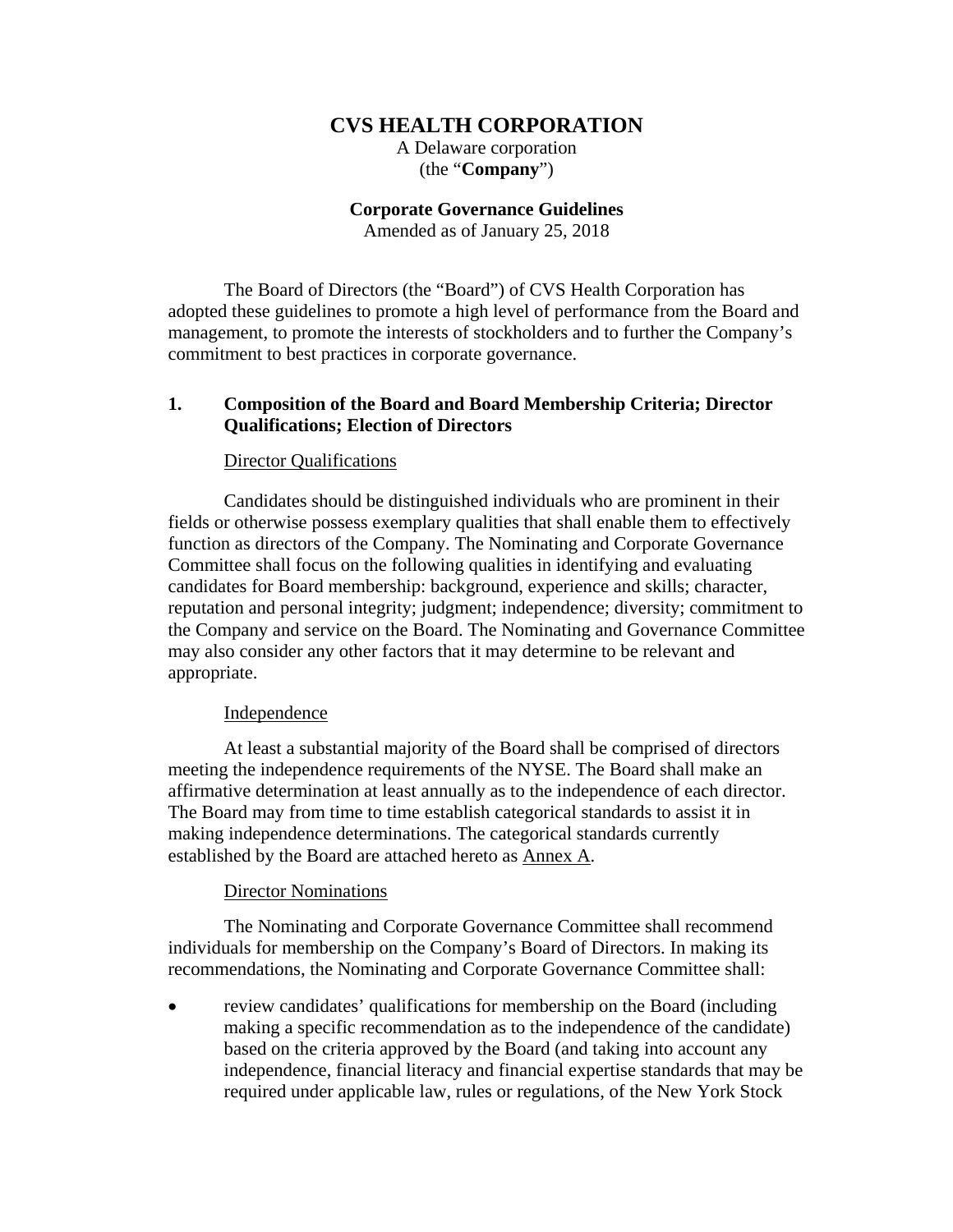Exchange ("NYSE") and Securities and Exchange Commission (the "SEC") promulgated from time to time); and

 periodically review the composition of the Board and its committees, including the chairs of each committee, in light of all of the factors the Nominating and Corporate Governance Committee deems relevant.

The Board proposes a slate of nominees for consideration each year. Between annual meetings, the Board may select one or more directors to serve until the next annual meeting. The Nominating and Corporate Governance Committee identifies, investigates and recommends prospective directors to the Board. Stockholders may recommend a nominee by writing to the Corporate Secretary in accordance with the Company's By-Laws. All recommendations are brought to the attention of the Nominating and Corporate Governance Committee.

#### Board Size

The By-Laws of the Company allow for between 3 and 18 members of the Board. Although the Board considers its present size to be appropriate, it may consider expanding its size to accommodate its needs or reducing its size if the Board determines that a smaller Board would be more appropriate. The Nominating and Corporate Governance Committee shall periodically review the size of the Board and recommend any proposed changes to the Board.

### Annual Election of Directors

All directors are elected annually by the stockholders. The Company does not have staggered terms and does not elect directors for longer periods. Any vacancies on the Board may be filled or new directors appointed by the Board between annual meetings of stockholders, but any such appointment shall only remain in effect until the next annual meeting of stockholders, when any such appointee shall be presented to the stockholders for election.

### Majority Voting for Directors

In an uncontested election, each director shall be elected by the vote of the majority of the votes cast with respect to that director's election at a meeting of stockholders for the election of directors at which a quorum is present. A majority of votes cast means that the number of votes "for" a director's election must exceed fifty percent (50%) of the votes cast with respect to that director's election.

In a contested election, the nominees receiving a plurality of the votes cast by holders of shares entitled to vote in the election at a meeting at which a quorum is present shall be elected. An election shall be considered contested if the number of nominees for election of directors exceeds the number of directors to be elected.

In order for any incumbent director to become a nominee of the Board for further service on the Board of Directors, such person must submit an irrevocable resignation, which resignation shall become effective upon (a) that person not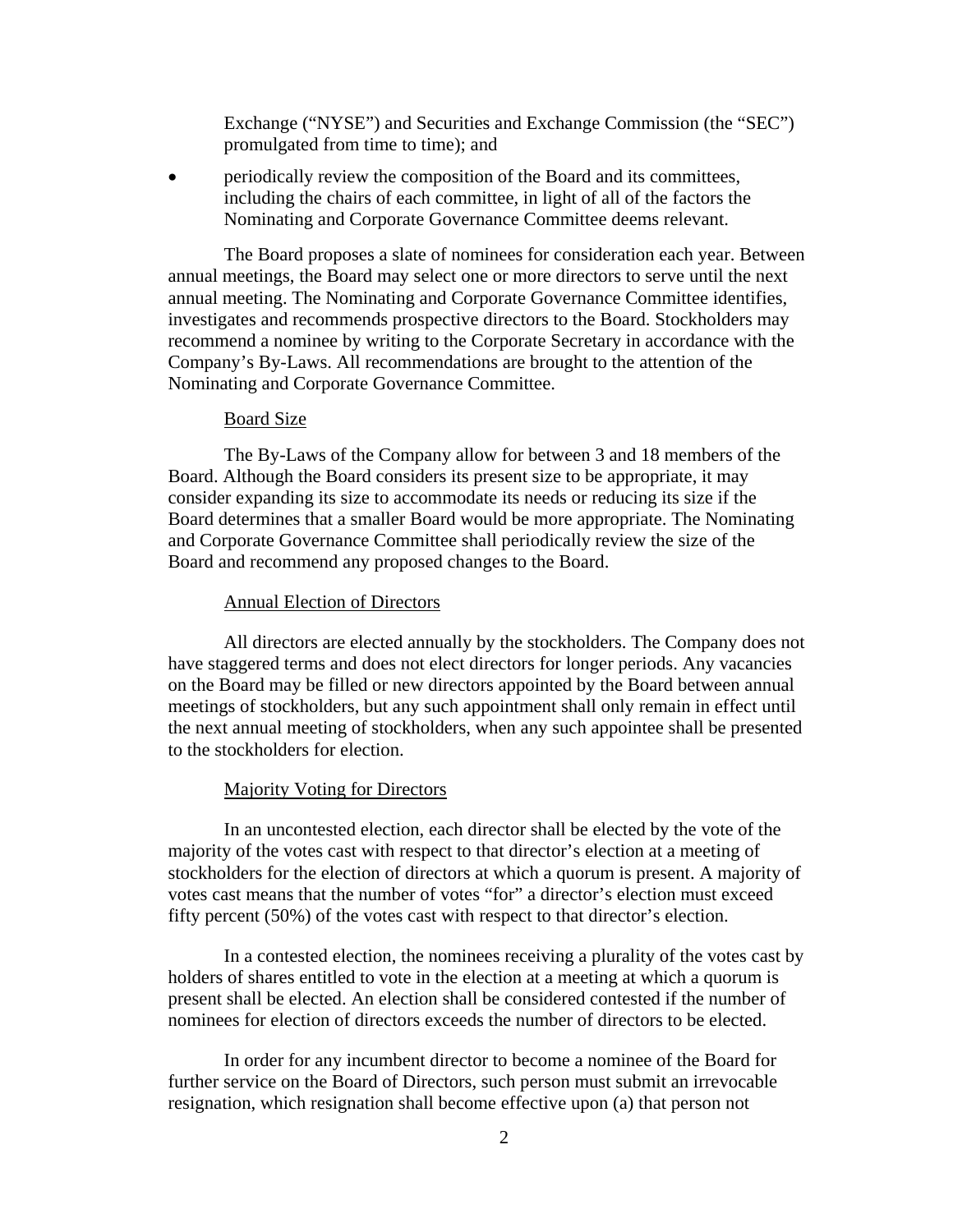receiving a majority of the votes cast in an election that is not a contested election, and (b) acceptance by the Board of that resignation in accordance with the policies and procedures adopted by the Board for such purpose.

In the event that an incumbent director does not receive a majority of the votes cast in an election, the Board, acting on the recommendation of the Nominating and Corporate Governance Committee, shall no later than at its first regularly scheduled meeting following certification of the stockholder vote, determine whether to accept the resignation of the unsuccessful incumbent. Absent a determination by the Board that a compelling reason exists for concluding that it is in the best interests of the corporation for an unsuccessful incumbent to remain as a director, no such person shall be elected by the Board to serve as a director, and the Board shall accept that person's resignation.

As set forth in the By-Laws, if the Board determines to accept the resignation of an unsuccessful incumbent, the Nominating and Corporate Governance Committee shall recommend a candidate to the Board to fill the office formerly held by the unsuccessful incumbent, unless the Board decides to decrease the size of the Board.

### Term Limits

Although the Board does not believe it should establish term limits, the Board shall periodically review the appropriateness of director term limits in connection with its procedures for the selection and nomination of directors. While term limits could help ensure that there are fresh ideas and viewpoints available to the Board, they hold the disadvantage of losing the contributions of directors who have been able to develop, over a period of time, increasing insight into the Company and its operations and, therefore, provide an increasing contribution to the Board as a whole.

The Board believes the annual assessment of the Board's and each director's performance provides the Board the information necessary to confirm the desirability of each director continuing as a member of the Board.

### Retirement Age

The current mandatory retirement age for directors is 74. No director who is, or would be over, the age of 74 at the expiration of his or her current term may be nominated to a new term, unless the Board waives the mandatory retirement age for a specific director in exceptional circumstances. Such waiver must be renewed annually.

# Simultaneous Service on Other Public Company Boards or Audit **Committees**

It is the policy of the Board that every director must notify the Board prior to accepting any invitation to serve on another public company corporate board and/or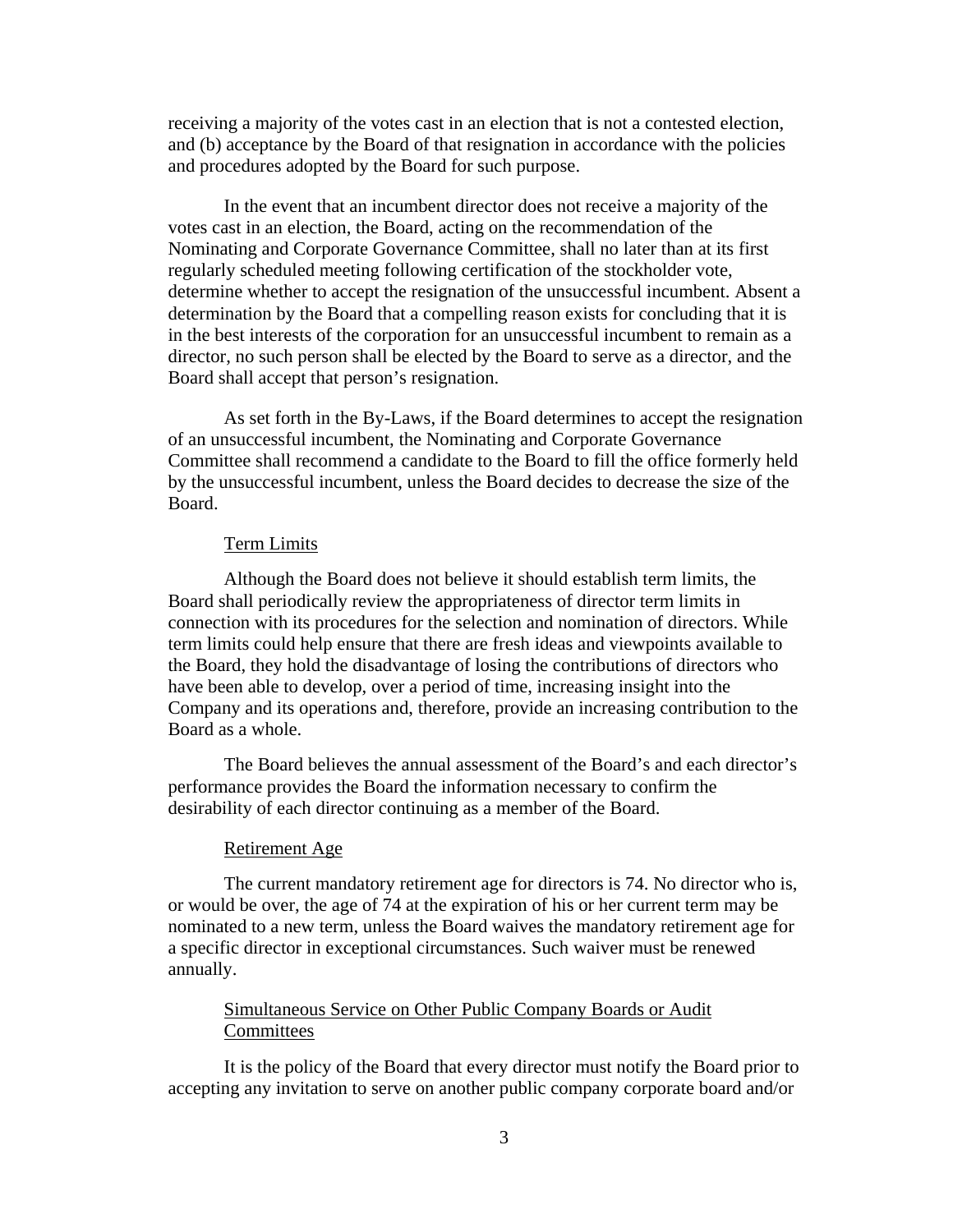another public company corporate board's audit committee. The Nominating and Corporate Governance Committee shall evaluate the continued appropriateness of Board and/or committee membership under the new circumstances and make a recommendation to the Board as to any action to be taken with respect to continued Board and/or committee membership.

If a member of the Board wishes to serve on the board of directors of more than a total of five public companies, including the Company's Board, the director must seek Board approval prior to accepting the additional service.

If a member of the Audit Committee wishes to serve on the audit committees of more than a total of three public companies, including the Company's Audit Committee, the director must seek Board approval prior to accepting the additional service.

### Changes in Primary Employment

It is the policy of the Board that every director must notify the Board of his or her retirement from present employment, any change in employer and any other significant change in professional roles and responsibilities. Such a director should also offer not to stand for reelection as a director. The offer not to stand for reelection should be initially communicated to the Board.

It is not the sense of the Board that such directors should necessarily leave the Board. There should, however, be an opportunity for the Nominating and Corporate Governance Committee to evaluate the continued appropriateness of Board membership under the new circumstances and make a recommendation to the Board as to any action to be taken with respect to continued Board membership.

### Conflicts of Interest

If an actual or potential conflict of interest develops because of a change in the business of the Company, or in a director's circumstances (for example, significant and ongoing competition between the Company and a business with which the director is affiliated), the director should report the matter immediately to the General Counsel or the Chief Compliance Officer who shall, where appropriate, report the matter to the Board or Nominating and Corporate Governance Committee for evaluation and appropriate resolution. The Company's Code of Conduct contains a complete description of the Company's policies regarding conflicts of interest.

If a director has a personal interest in a matter before the Board, the director shall disclose the interest to the full Board, shall recuse himself or herself from participation in the discussion and shall not vote on the matter.

### **2. Director Responsibilities**

The Board acts as the ultimate decision-making body of the Company and advises and oversees management, who are responsible for the day-to-day operations and management of the Company. In fulfilling this role, each director must act in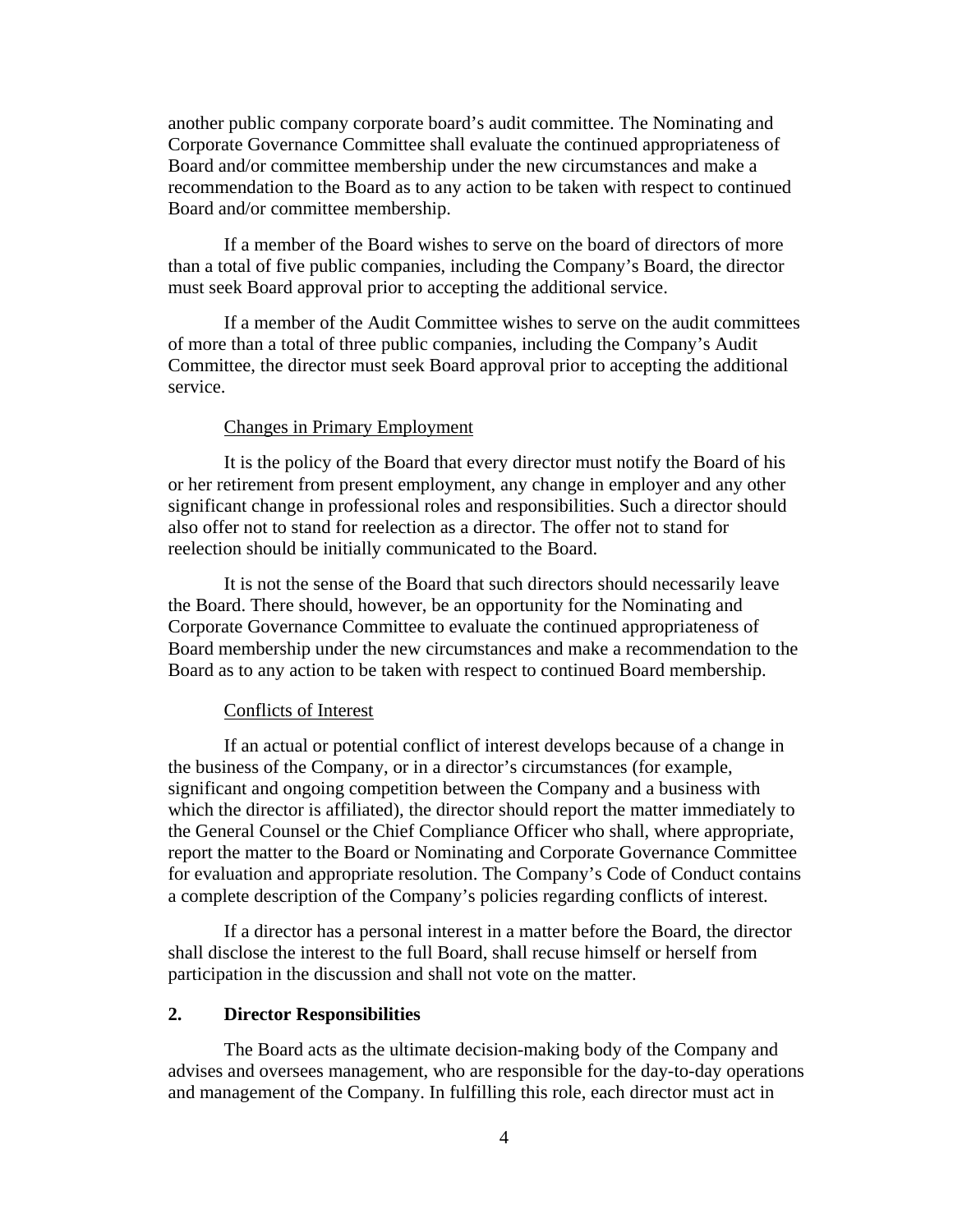what he or she reasonably believes to be in the best interests of the Company and must exercise his or her business judgment.

#### Participation at and Preparation for Board Meetings

The Company expects directors to be active and engaged in discharging their duties and to keep themselves informed about the business and operations of the Company. Directors are expected to make every effort, absent unavoidable circumstances, to attend all Board meetings and the meetings of the committees on which they serve and to prepare themselves for these meetings. Directors are expected to attend the Company's annual meeting of stockholders. A Director who is unable to attend a meeting, which may occur, is expected to notify the Chair of the Board (the "Chair") or the chair of the relevant committee before any such meeting.

In order for the Board to exercise fully its oversight functions, management provides the Board with access to information regarding the Company and the markets in which the Company operates. This information comes from a variety of sources, including management reports, security analysts' reports, information regarding peer performance, interaction with senior management at Board meetings and visits to Company facilities. Any written materials that assist directors in preparing for a Board or committee meeting shall be distributed to the directors in advance of the meeting, to the extent possible, and directors are expected to review such materials prior to the meeting. The Chair shall advise the CEO of the Board's informational needs.

#### Company Performance and Corporate Strategy

The Board reviews the Company's financial performance on a regular basis at Board meetings and through periodic updates, with a particular focus on peer and competitive comparisons. These reviews include the views of management as well as those of investors and securities analysts.

The Board also periodically reviews the Company's long-term strategy, and assesses its strategic, competitive and financial performance, on both an absolute basis and in relation to the performance, practices and policies of its peers and competitors.

### Confidentiality

The proceedings and deliberations of the Board and its committees, including the information provided to directors, are confidential.

## **3. Board and Committee Meetings**

The Chair and the CEO, working together, shall determine the frequency and length of Board meetings and the appropriate schedule of Board meetings, and shall set the agenda for each Board meeting. Directors are encouraged to suggest the inclusion of additional items on an agenda, and any director may request that an item be placed on an agenda. In addition, each director is encouraged to raise at any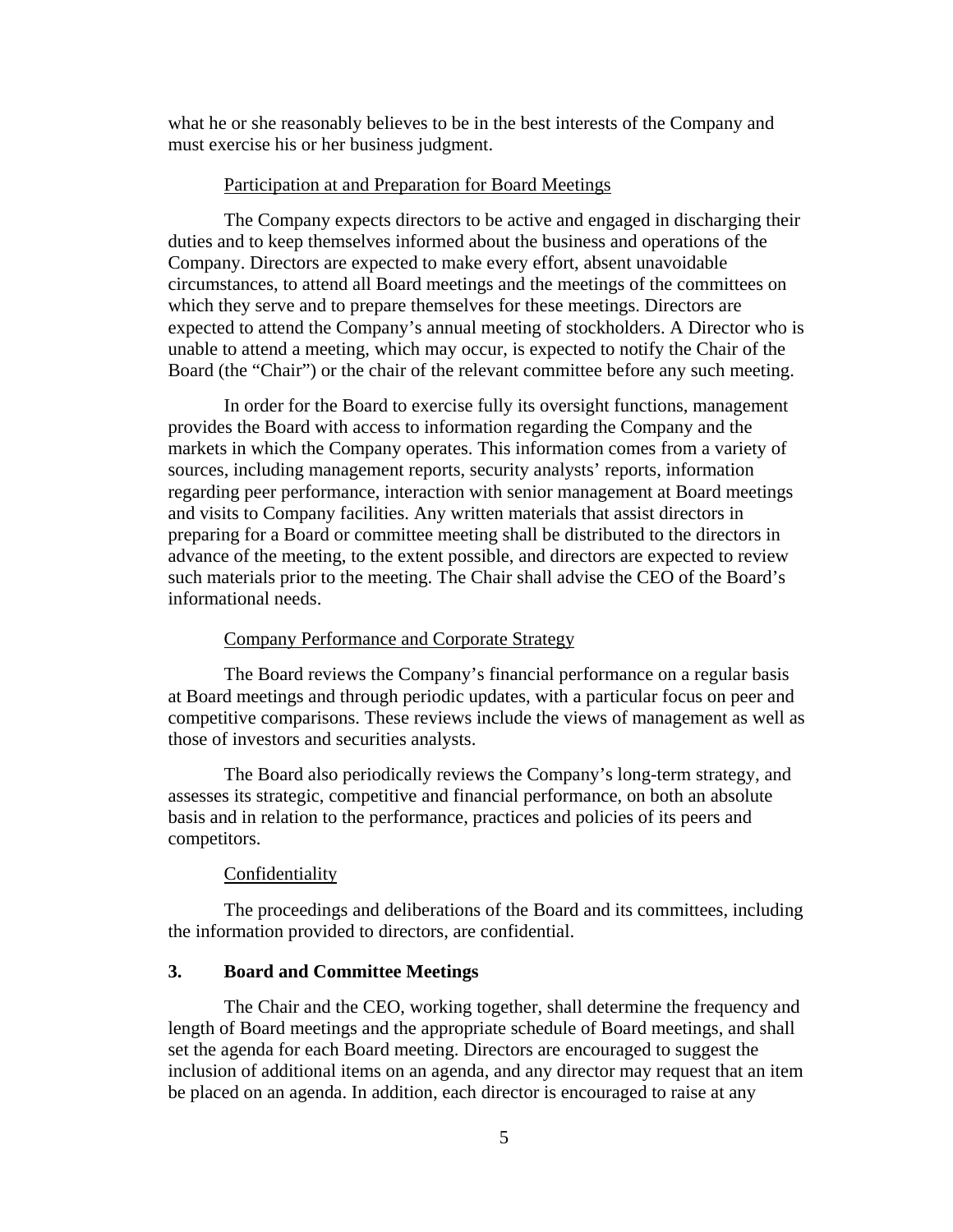Board meeting subjects that are not on the agenda for that meeting. The Board shall meet at least four times each year and at such other times as it determines is appropriate to carry out its responsibilities.

The chair of each committee, in consultation with its members and subject to the applicable committee's charter, determines the frequency of the meetings of the committee. The chair of each committee, in consultation with the appropriate members of management, shall develop the agenda for meetings of the committees. Each director who is a member of a committee may recommend agenda items, and is free to raise any subjects that are not on the agenda for a particular meeting.

### **4. Meetings of and Contact with Non-Management Directors**

The Company's non-management directors shall regularly schedule executive sessions in which management does not participate. If this group includes directors who do not meet the independence standards of the NYSE, the directors who are deemed independent shall also meet in executive session at least once a year.

The Chair has the authority to call, and shall lead, non-management director and independent director sessions. The Chair may retain independent legal, accounting or other advisors in connection with these sessions, and the Company shall provide appropriate funding. In the event the Chair is not present, the chairs of the Audit, Management Planning and Development, and Nominating and Corporate Governance Committees shall respectively act as presiding director at meetings or executive sessions of non-management directors (or parts thereof) at which the principal items to be considered are within the scope of the applicable committee.

The Company shall publicly disclose in the annual proxy statement the method for interested parties to communicate directly with the Chair or with the nonmanagement directors as a group.

### **5. Chair of the Board and Chief Executive Officer**

The Board believes it is important to retain its flexibility to allocate the responsibilities of the offices of Chair and CEO in any way that is in the best interests of the Company at a given point in time. The Board shall periodically make a determination as to the appropriateness of its then current policies in connection with the recruitment and succession of the Chair and/or the CEO.

# **6. Board Committees**

The Board shall have at all times an Audit Committee, a Management Planning and Development Committee and a Nominating and Corporate Governance Committee. The Board also has a Patient Safety and Clinical Quality Committee and an Executive Committee. Subject to any changes that the Board may make from time to time: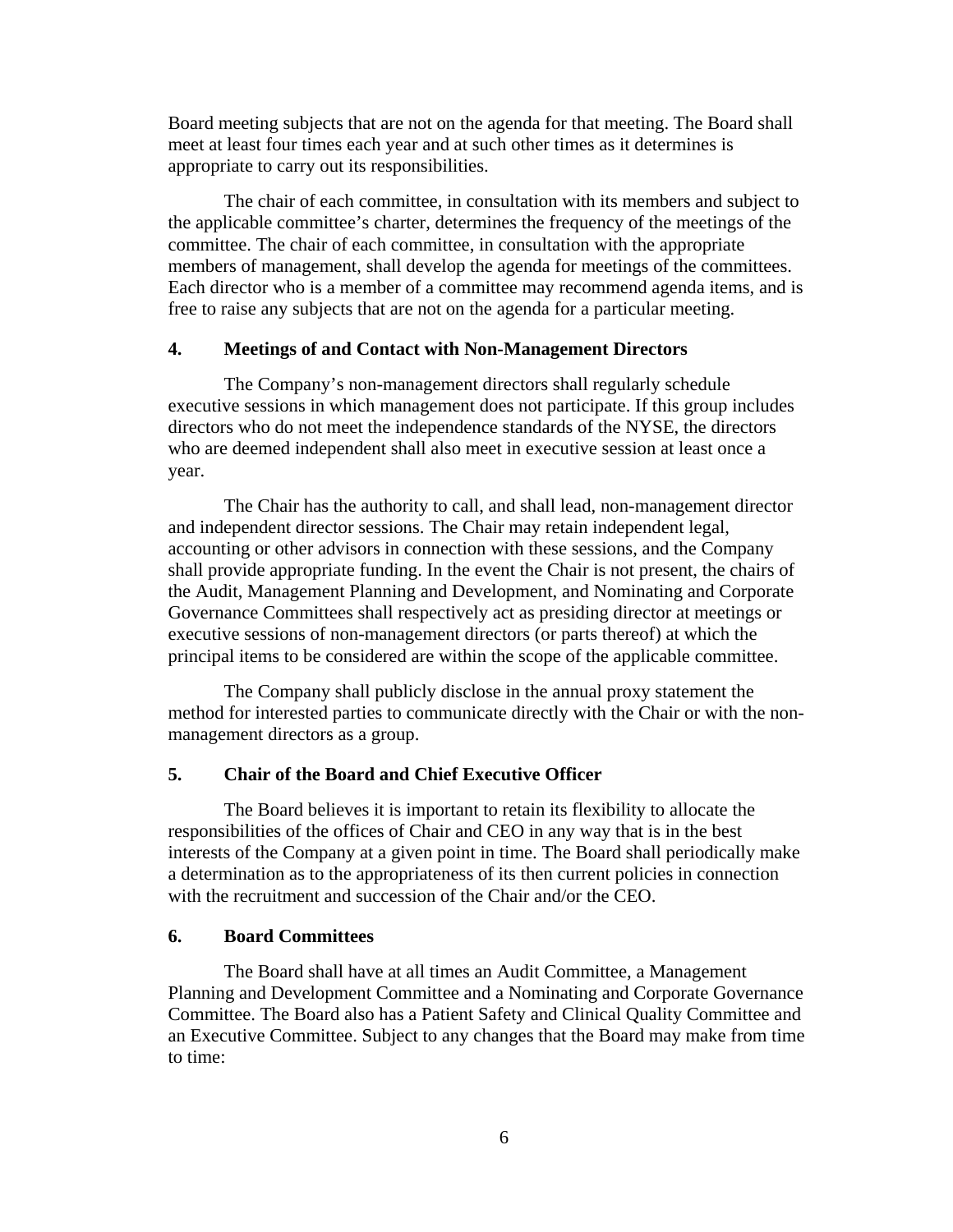- the Audit Committee shall generally be responsible for overseeing the integrity of the Company's financial statements, its independent auditor, its internal audit function, compliance by the Company with legal and regulatory requirements and overseeing the Company's Code of Conduct;
- the Management Planning and Development Committee shall generally be responsible for overseeing the Company's compensation and benefits policies, evaluating CEO and senior executive performance and recommending compensation and overseeing director compensation;
- the Nominating and Corporate Governance Committee shall generally be responsible for identifying qualified Board candidates, recommending director nominees and appointments to Board committees, evaluating Board performance and overseeing matters of corporate governance, including the Company's Corporate Governance Guidelines;
- the Patient Safety and Clinical Quality Committee shall generally be responsible for overseeing the Company's policies and procedures relating to the delivery of quality pharmacy and medical care to its customers and patients including clinical quality, patient safety and experience, the management of health care claims against the enterprise, and regulatory review by Boards of Pharmacy and Nursing; and
- the Executive Committee, subject to exceptions set forth in its charter, shall generally be responsible for exercising the powers of the Board during times when the full Board is unable to meet.

Each of the committees shall operate pursuant to its own written charter. These charters shall, among other things, set forth the purpose, goals and responsibilities of the particular committee, the procedures for committee member appointment and removal and committee structure and operations, as well as reporting to the Board. The charters shall also provide for an annual evaluation of each committee's performance.

Only independent directors meeting the independence requirements of the NYSE and, for audit committee members, Rule 10A-3 of the Securities Exchange Act of 1934 and any other rules promulgated by the SEC, may serve on the Audit, Management Planning and Development and Nominating and Corporate Governance Committees. Committee members shall be appointed by the Board based upon the recommendation of the Nominating and Corporate Governance Committee, except for the Nominating and Corporate Governance Committee, which is directly appointed by the independent members of the Board. The Board may, from time to time, establish or maintain additional committees as it deems appropriate and in the best interests of the Company.

The Board designates committee chairs and members upon the recommendation of the Nominating and Corporate Governance Committee, taking into account the skills, experience and interests of individual Board members and suggestions of the Chair.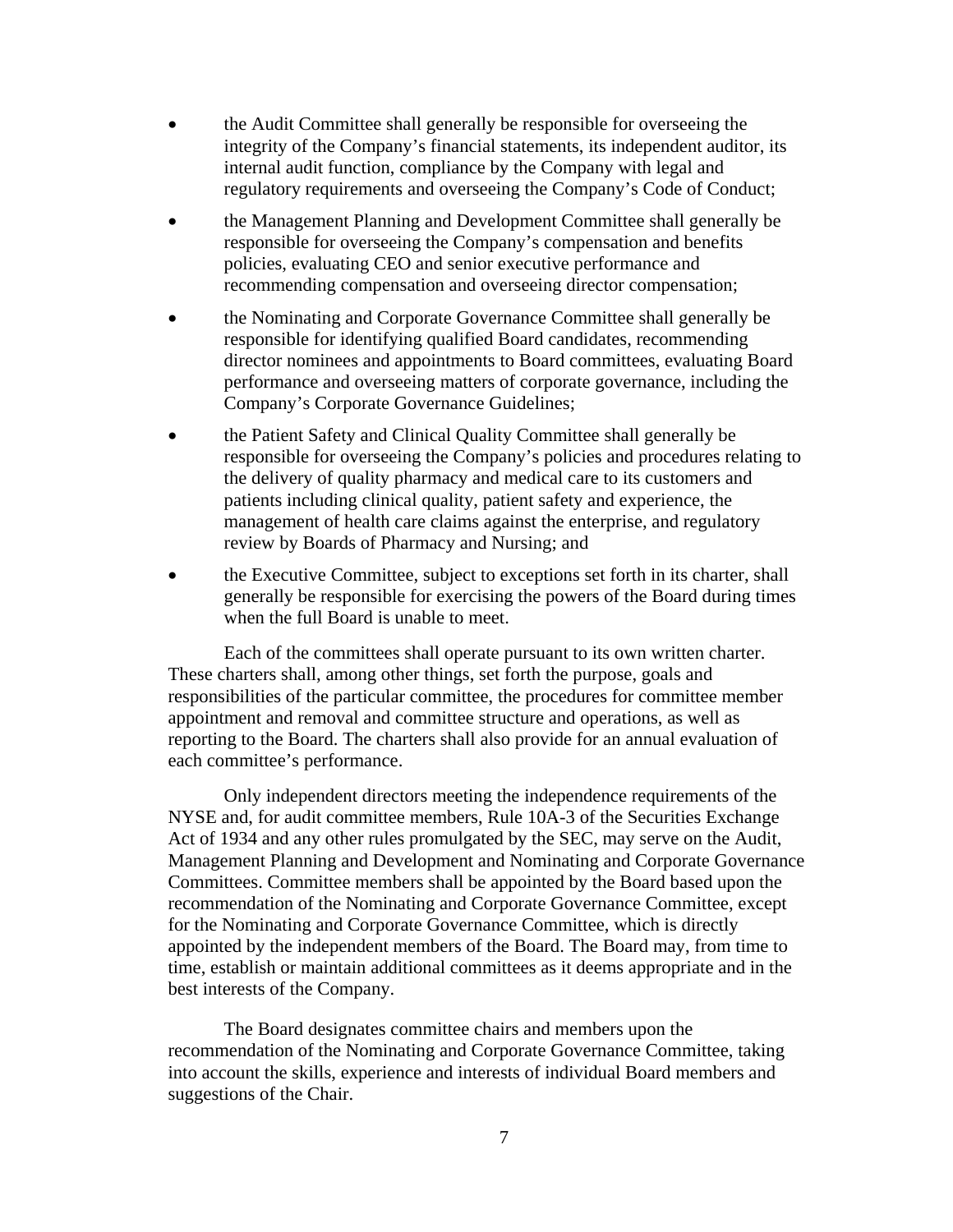In making its recommendations for committee appointments, the Nominating and Corporate Governance Committee shall:

- take into account candidates' particular experience, knowledge of the Company, the needs of the Board and the preferences of individual directors;
- review candidates' qualifications for membership on the committee (including a specific recommendation as to the independence of each candidate) based on the criteria approved by the Board (including those criteria set forth in Annex A to the Nominating and Corporate Governance Committee charter) and taking into account any independence, financial literacy and financial expertise standards that may be required under applicable law, rules or regulations, including NYSE and SEC rules; and
- periodically review the composition of the committee, including its chair.

While the rotation of committee members at certain set intervals should be considered periodically, rotation is not required because the Board believes there are significant benefits attributable to continuity, experience gained in service on a particular committee over time and utilizing most effectively the individual talents of directors.

# **7. Director Access to Management and Independent Advisors**

Directors shall have complete access to the management and employees of the Company and to its outside counsel and auditors. Any meetings or contacts that a director wishes to initiate may be arranged through the CEO, the General Counsel or the Corporate Secretary.

Executive officers and other members of senior management are expected to be present at Board meetings at the invitation of the Board. Furthermore, the Board encourages the continuation of the long-standing practice of bringing managers into Board meetings from time to time who: (a) can provide additional insight into the items being discussed or (b) senior management believes have future potential as prospective leaders.

The Board has the sole authority to retain and terminate legal, financial or other advisors that the Board may consider necessary, without conferring with or obtaining the approval of management. The Board has the sole authority to approve all of such advisors' fees and other retention terms and shall have available appropriate funding from the Company. The Board is directly responsible for the appointment, compensation and oversight of any such advisor's work.

Each committee is authorized to hire legal, financial or other advisors as it may consider necessary, without conferring with or obtaining the approval of management or the full Board, in accordance with its charter. Each committee shall, as applicable, consider relevant independence criteria, including NYSE listing standards, when retaining advisors.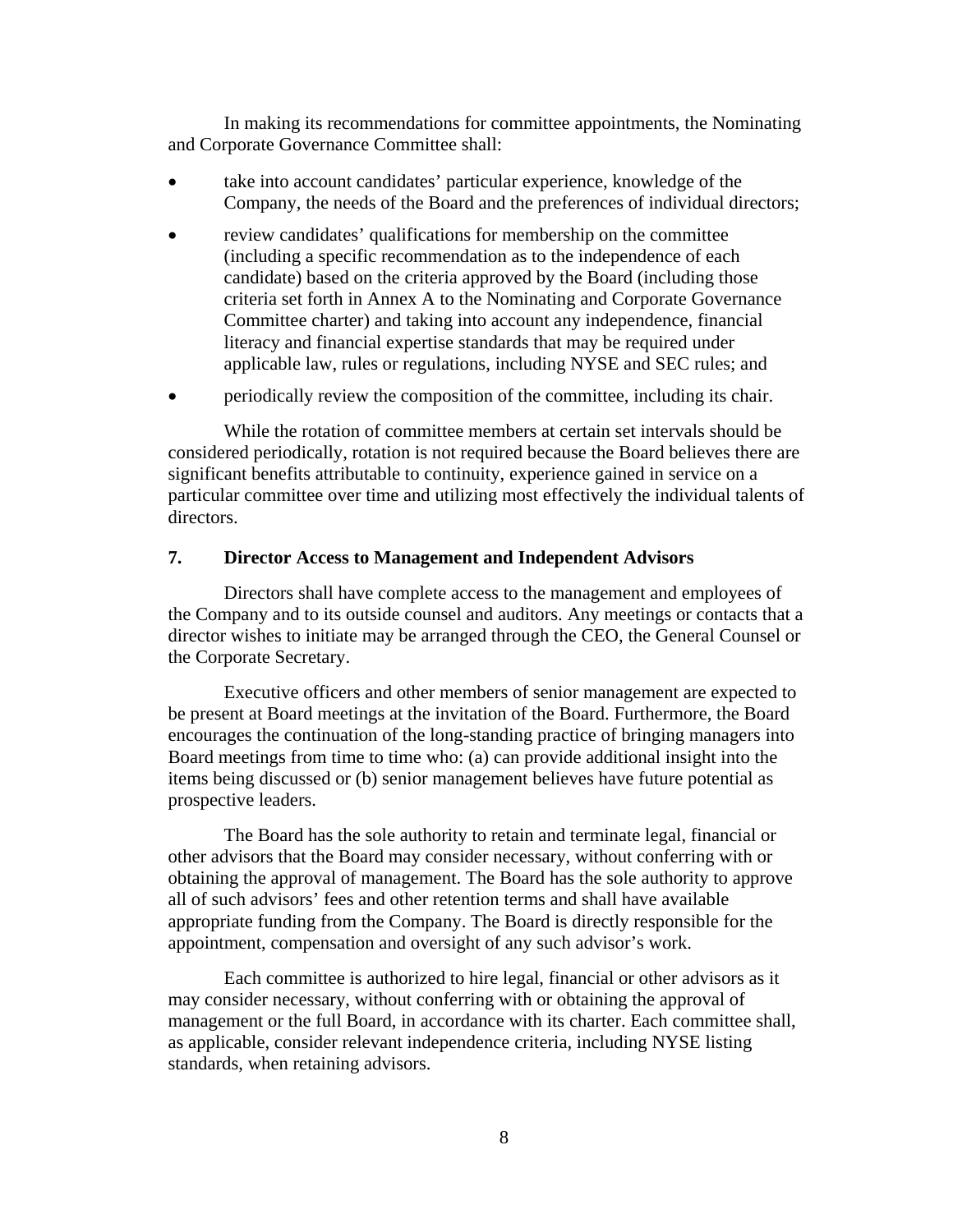## **8. Director Compensation**

The Management Planning and Development Committee shall review and recommend to the Board compensation (including stock option grants and other equity-based compensation) for the Company's directors. In so reviewing and recommending director compensation, the Committee shall:

- identify corporate goals and objectives relevant to director compensation;
- evaluate the performance of the Board in light of such goals and objectives and set director compensation based on such evaluation and such other factors as the Management Planning and Development Committee deems appropriate and in the best interests of the Company; and
- recommend any long-term incentive component of director compensation based on the awards given to directors in past years, the Company's performance, stockholder return and the value of similar incentive awards relative to such targets at comparable companies and such other factors as the Management Planning and Development Committee deems appropriate and in the best interests of the Company.

Changes in director compensation, if any, should come at the recommendation of the Management Planning and Development Committee, but with full discussion and concurrence by the Board.

# Charitable Contributions

Proposed charitable contributions to tax exempt organizations by the Company within any given fiscal year of the Company in an aggregate amount that exceeded the greater of \$120,000 or 2% of the entity's gross revenues, to an entity for which a director or a member of his or her immediate family serves as a director, officer or member of such entity's fund-raising organization or committee, shall be subject to prior review and approval by the Nominating and Corporate Governance Committee.

The Nominating and Corporate Governance Committee shall be provided on an annual basis with a report from management of the charitable contributions to tax exempt organizations made by the Company during the fiscal year in an amount that exceeded the greater of \$120,000 or 2% of the entity's gross revenues, to an entity for which a director or executive officer, or a member of his or her immediate family, serves as a director, officer or member of such entity's fund-raising organization or committee.

# **9. Director Orientation and Continuing Education**

All new members of the Board are encouraged to participate in the Company's orientation program for directors. Other directors may also attend the orientation program.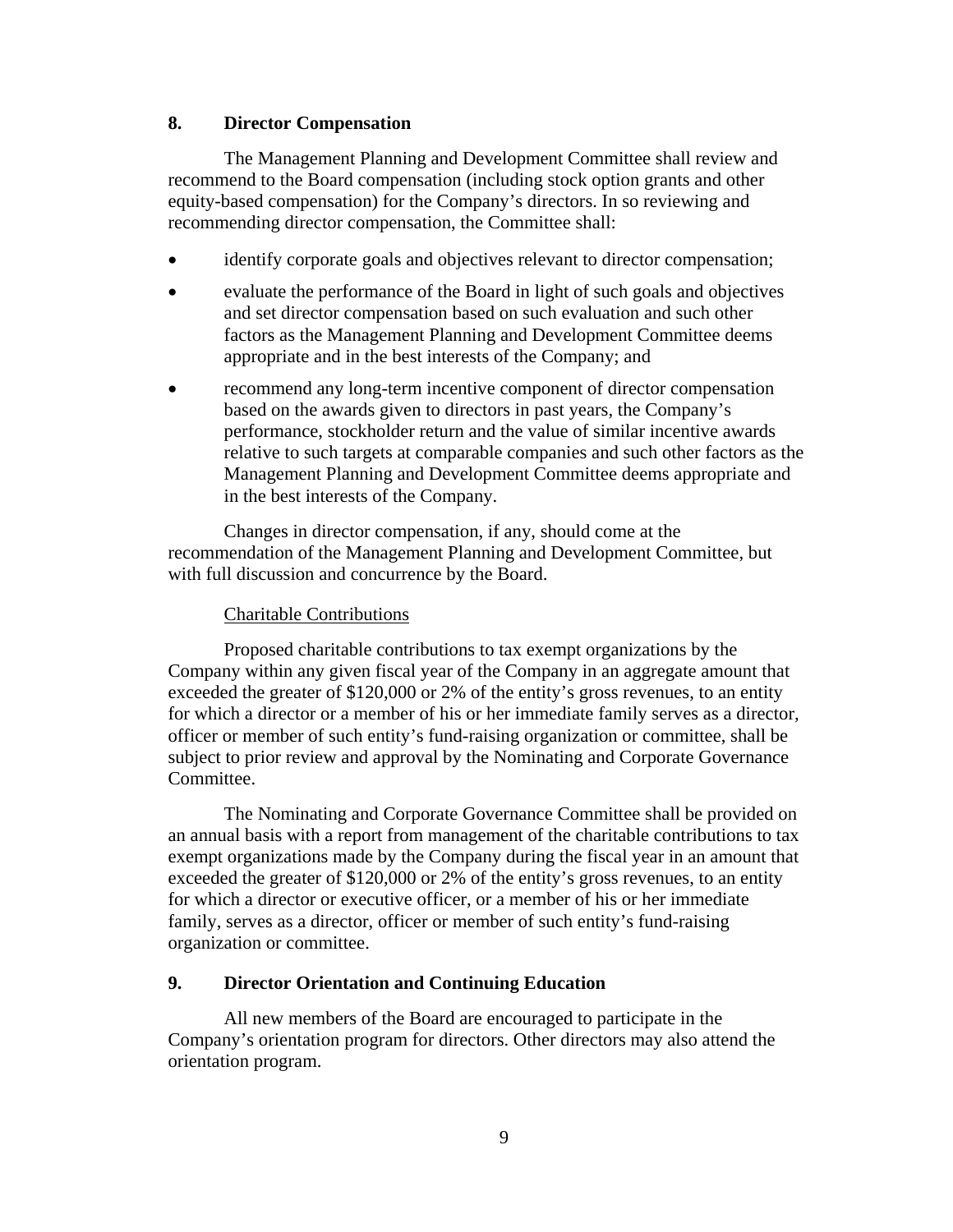All directors are encouraged to participate in continuing education programs, with any associated expenses to be reimbursed by the Company, in order to stay current and knowledgeable about the business of the Company.

Such orientation and continuing education programs shall be overseen by the Nominating and Corporate Governance Committee of the Board.

#### **10. Stock Ownership**

The Board believes that directors and executive officers should hold meaningful equity ownership positions in the Company in order to demonstrate the alignment of the interests of the Company's directors with those of the Company's stockholders. The Company's director share ownership guidelines require all nonemployee directors to own a minimum of 10,000 shares of the Company's common stock within five years of being elected to the Board, and retain ownership of a minimum of 10,000 shares for at least six months after leaving the Board.

The Company also requires all executive officers who are members of the Company's Business Planning Committee to own a minimum of shares having a value equal to five times salary, in the case of the Chief Executive Officer (the "CEO"), and three times salary in the case of the other members of the Business Planning Committee, within five years of being elected to the Business Planning Committee.

#### **11. Management Evaluation and Management Succession**

The Management Planning and Development Committee shall annually evaluate the performance of the senior management of the Company with reference to objective criteria including performance of the business, accomplishment of longterm strategic objectives, development of management and such other factors as the Committee deems appropriate and in the best interests of the Company. The Management Planning and Development Committee shall present its findings regarding the performance of the senior management team to the full Board.

The Management Planning and Development Committee together with the Board's other independent directors shall annually set the CEO's compensation based on such Committee's annual performance evaluation. In addition, the Management Planning and Development Committee shall set each other senior manager's compensation based on its annual performance evaluation.

The Board shall review the Management Planning and Development Committee's report in order to ensure that management's performance is satisfactory and that management is providing the best leadership for the Company in the long and short-term.

The Board shall review the Company's succession planning, including succession planning in the case of the incapacitation, retirement or removal of the CEO. In that regard, the CEO shall provide an annual report to the Board recommending and evaluating potential successors, along with a review of any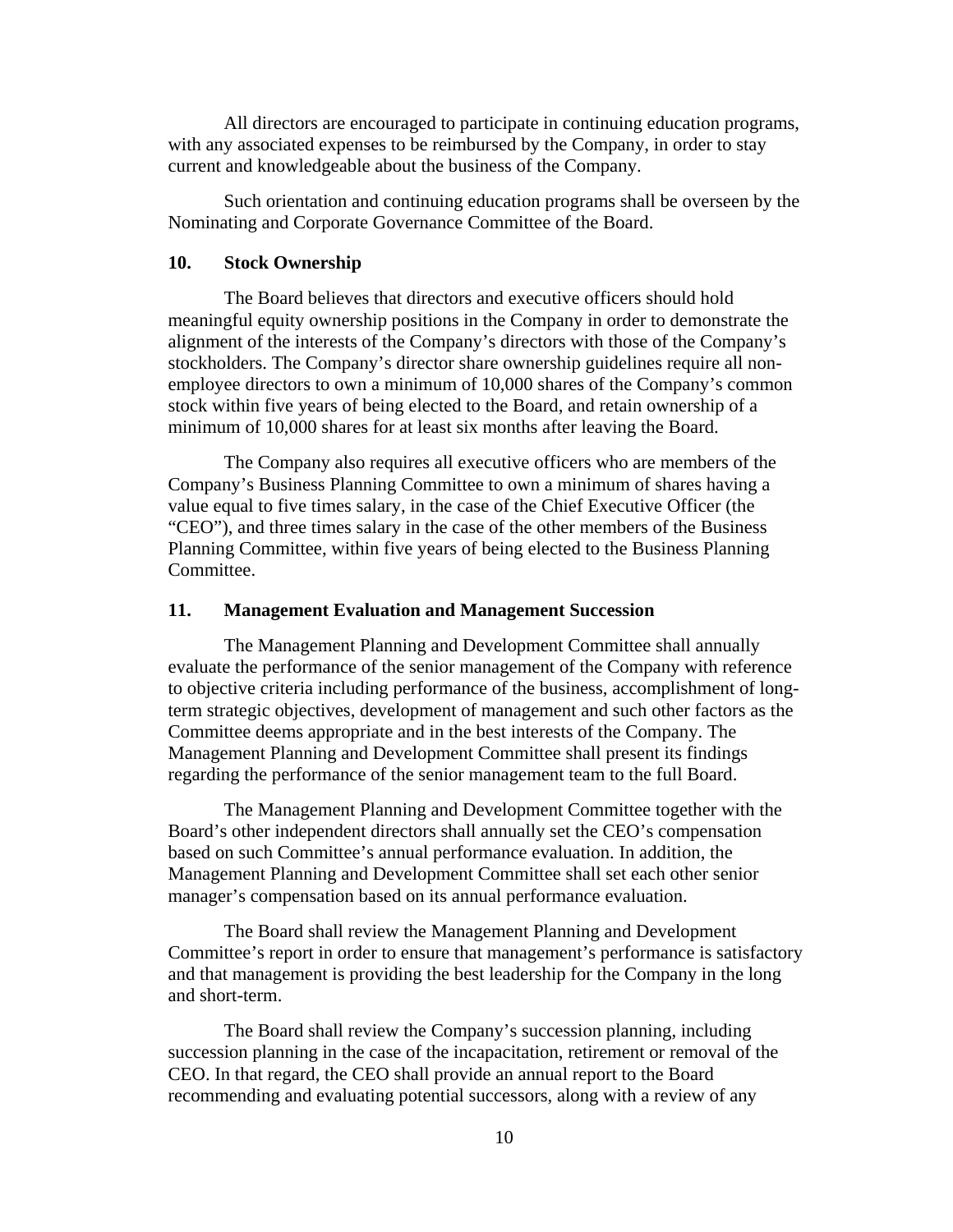development plans recommended for such individuals. The CEO shall also provide to the Board, on an ongoing basis, his or her recommendation as to a successor in the event of an unexpected emergency.

### **12. Diversity**

The Board shall periodically review the Company's efforts to promote diversity in its workforce.

### **13. Annual Board, Committee and Director Performance Evaluations**

The Board, led by the Nominating and Corporate Governance Committee, shall establish and conduct an annual self-evaluation to determine whether it and its committees are functioning effectively. In addition, each committee shall establish and conduct an annual self-evaluation to determine whether it is functioning effectively in accordance with its respective charter. It is the policy of the Board to have the Nominating and Corporate Governance Committee assess, on the basis of established criteria, the qualities, performance and professional responsibilities of each individual director standing for re-election at the next stockholders' meeting and to evaluate the composition of the Board and the challenges and needs of the Board at that time. These evaluations and assessments shall provide the basis for the Board's recommendation of a slate of directors to the stockholders.

# **14. Board Interaction with Institutional Investors, the Press, Customers and other Interested Parties**

The Board believes that the management speaks for the Company and the Chair speaks on behalf of the Board. Individual directors may, from time to time, meet or otherwise communicate with various constituencies that are involved with the Company. Accordingly, it is expected that individual directors shall meet or otherwise communicate with constituencies that are involved with the Company only with the knowledge and agreement of the Company's management or the Board.

Interested parties wishing to communicate their concerns or questions about the Company to the independent directors may do so by contacting the Corporate Secretary. The Corporate Secretary shall also coordinate any requests from stockholders for additional communications with the Chair.

### **15. Related Persons Transactions Policy**

The Board has adopted a Related Persons Transaction Policy whereby the Audit Committee is responsible for reviewing, approving or ratifying any related person transactions under the policy. Pursuant to the policy, all executive officers, directors and director nominees are required to notify the General Counsel or Secretary of any financial transaction, arrangement or relationship, or series of similar transactions, arrangements or relationships, involving the Company in and an executive officer, director, director nominee, five percent beneficial owner or any immediate family member of such a person.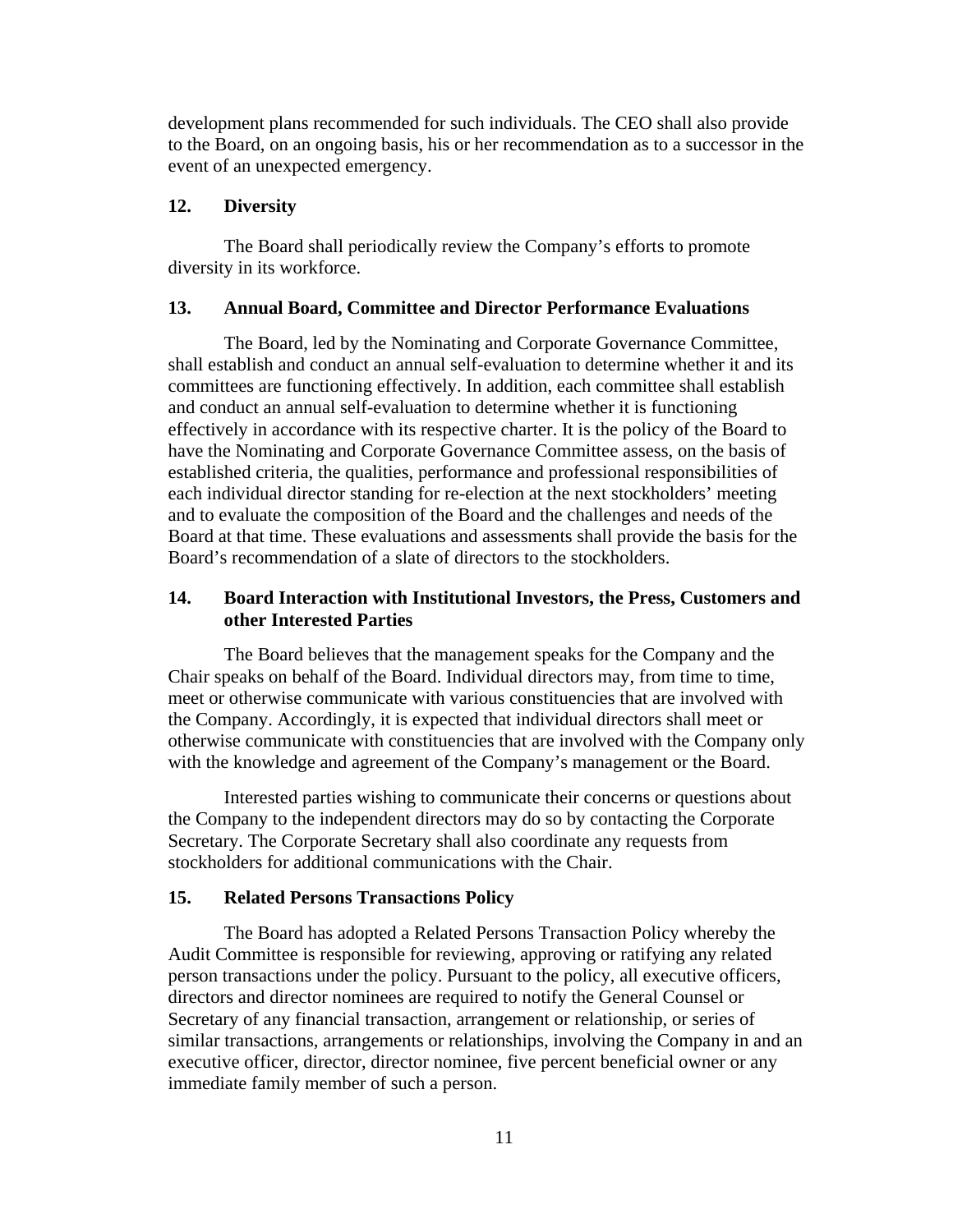# **16. Recoupment Policy**

The Company has a Recoupment Policy that applies to all annual and longterm incentive awards granted to executive officers. The policy applies in cases where financial or operational results used to determine an award amount are meaningfully altered based on fraud or material financial misconduct (collectively, "Misconduct"), as determined by the Board, and apply to any executive officer determined to have been involved in the Misconduct. The policy applies to Misconduct committed during the performance period that is discovered during the performance period or the three-year period following the performance period. The policy allows the Company to recoup the entire award, not only excess amounts generated by the Misconduct, subject to the determination of the Board, and the policy may apply even where there is no financial restatement.

# **17. Confidential Stockholder Voting Policy**

The Company has a confidential voting policy to protect stockholders' voting privacy. Under this policy, ballots, proxy forms and voting instructions returned to brokerage firms, banks and other holders of record are kept confidential. Only the proxy solicitor, proxy tabulator and the Inspector of Election have access to the ballots, proxy forms and voting instructions. None of these persons is an employee of the Company.

# **18. Review of Guidelines**

 The Nominating and Corporate Governance Committee shall review these Corporate Governance Guidelines and related corporate governance documents at least annually and recommend any proposed changes to the Board for approval.